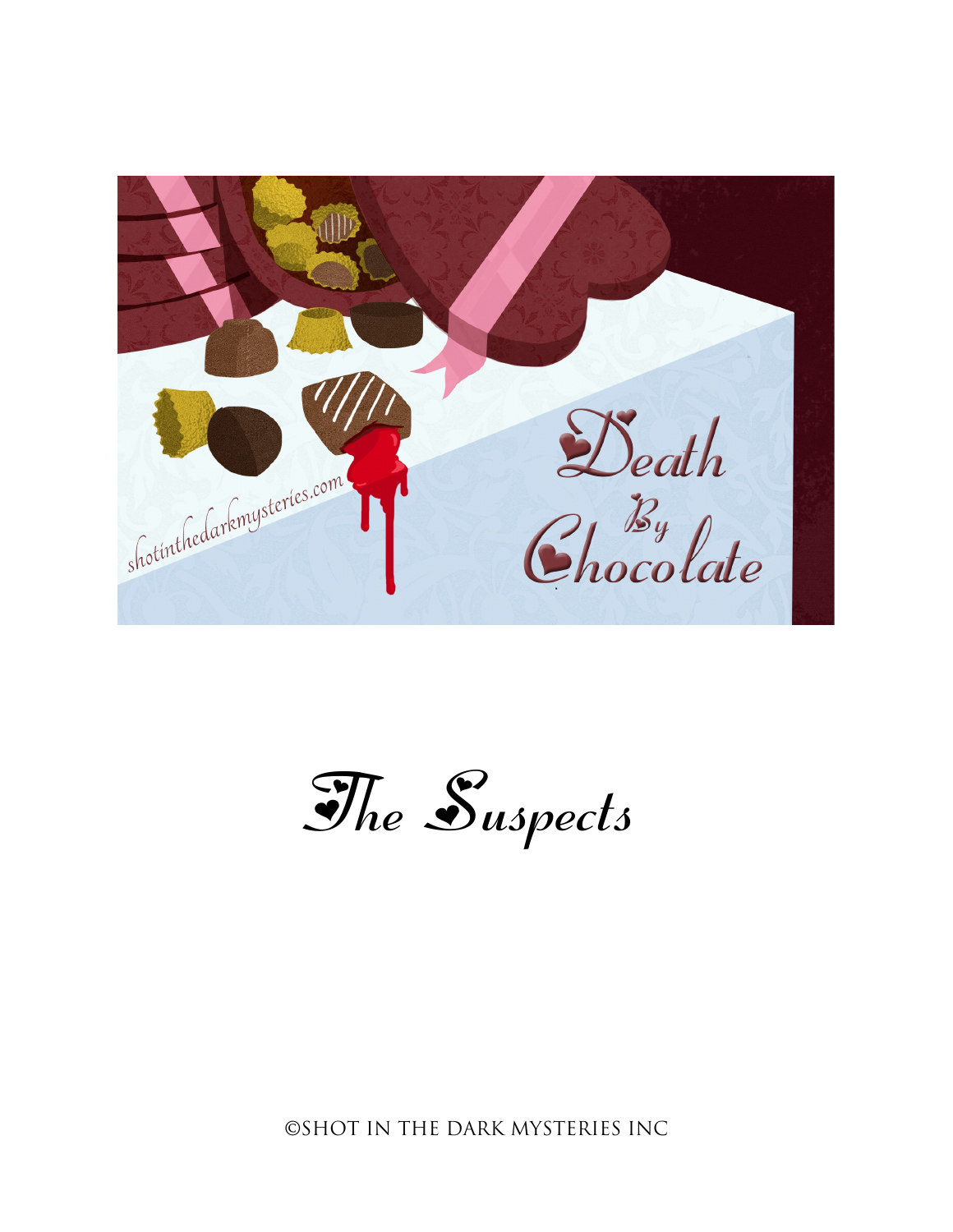



saskia spendlove

Assistant to the great, and now late, Olivier Venesse, Saskia has been working for the "Alchemist of Chocolate" for two years now. She loves her job and, while The Venesses are demanding and expect perfection, she has never enjoyed a job as much as she has working with Olivier. When she got the job with Olivier, she had been working as a waitress trying to save up to go to school. Saskia is a hard worker and was fiercely devoted to Olivier and the continued success of his brand after his retirement.

allie eyden

Eternal optimist Allie Eyden has flown in from across the country to see Olivier Venesse in person – for the second time! Her first session with Olivier was a dream come true for Allie, and she travelled all the way to Switzerland to have a session with him. That was twelve years ago, and she is excited to meet with Olivier again. Allie is soft-spoken and friendly, and is attending the event tonight alone. She is single, and has been for most of her life.

©SHOT IN THE DARK MYSTERIES INC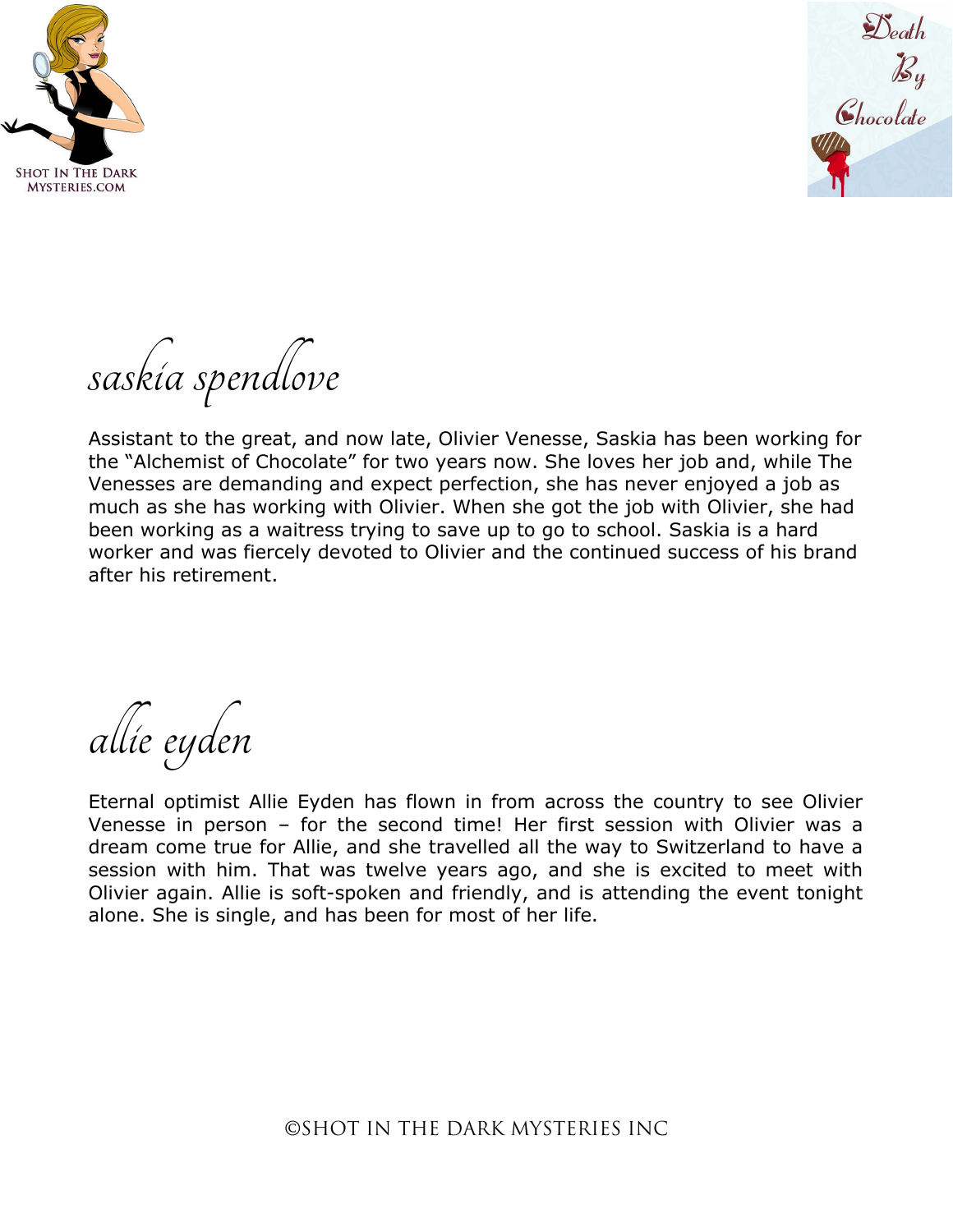



gizele venesse

Wife of the victim, Olivier Venesse, Gizele is French, but has travelled all over the world with her husband. While they are based in Switzerland, she has flown with him here as he set up a make-shift chocolate factory in this old house and started producing small batches of his world-renowned chocolate. Gizele is a confident, yet at times, prickly woman who knows what she wants and will settle for nothing less. While her disdain for this event this evening is apparent, she is still attending with her own personal group of staff dedicated to catering to her every whim.

michelle cozens

Wife of Alex Cozens, Michelle is a socialite whose charitable work and active role in the community are largely connected to her desire to appear charitable and active in the community. When it comes down to it, she's the first to sling gossip, condemnation and judgment within her social circle. Years ago, when they were first married, Michelle had her father give Alex a job at his company, and that job has provided Michelle a very comfortable life. She wants for nothing, but is also very concerned with appearances. Wherever Alex goes, she goes, hence her attendance at the party tonight. Michelle received an invitation at Alex's request, and was granted, much to everyone's surprise, a coveted private session with Olivier himself.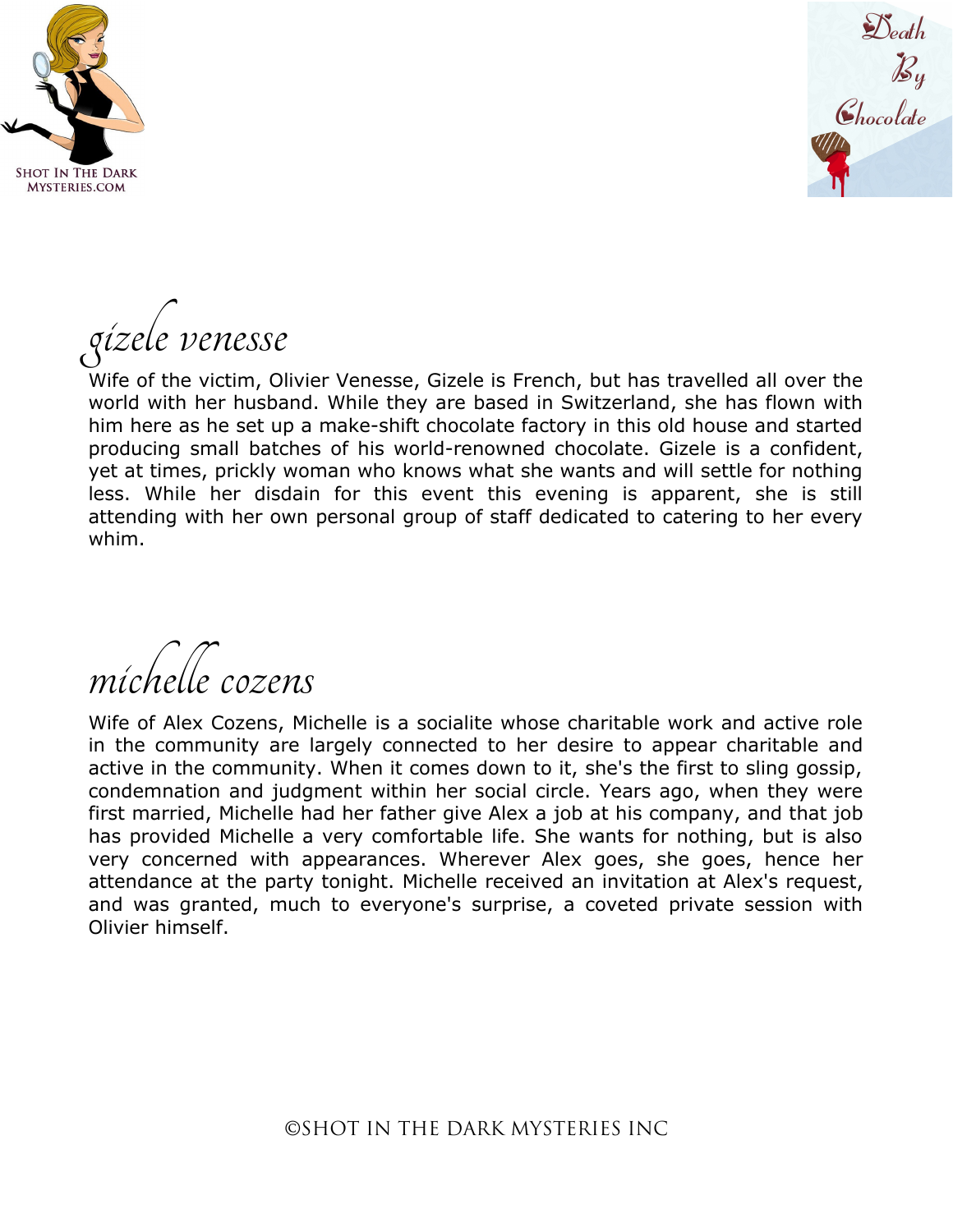



silla coyle

Skeptic Silla Coyle runs a website, debunking people and phenomenon she believes are nothing more than scams. Silla has a huge internet following, and even has her own online television show called "The Truth with Silla". Silla is hard-hitting and very intelligent, and makes her points with well-thought-out arguments, not to mention a few undeniable "zingers". Silla is opinionated and quick to give those opinions to anyone, even in casual conversation, and she loves nothing more than a good debate, regardless of the topic.

solange moliere

Solange is the daughter of the famous adventurers, Manon and Louis Moliere. A native of France, she grew up in a small town called Les Eyzies in the Vezere Valley, so she grew up amid a wealth of prehistoric cave systems and other archaeological intrigues. Her parents were involved in research in the area, and her parents disappeared on an expedition when she was just young and never returned. Solange now lives in Paris, and has flown in especially for Olivier Venesse's retirement party.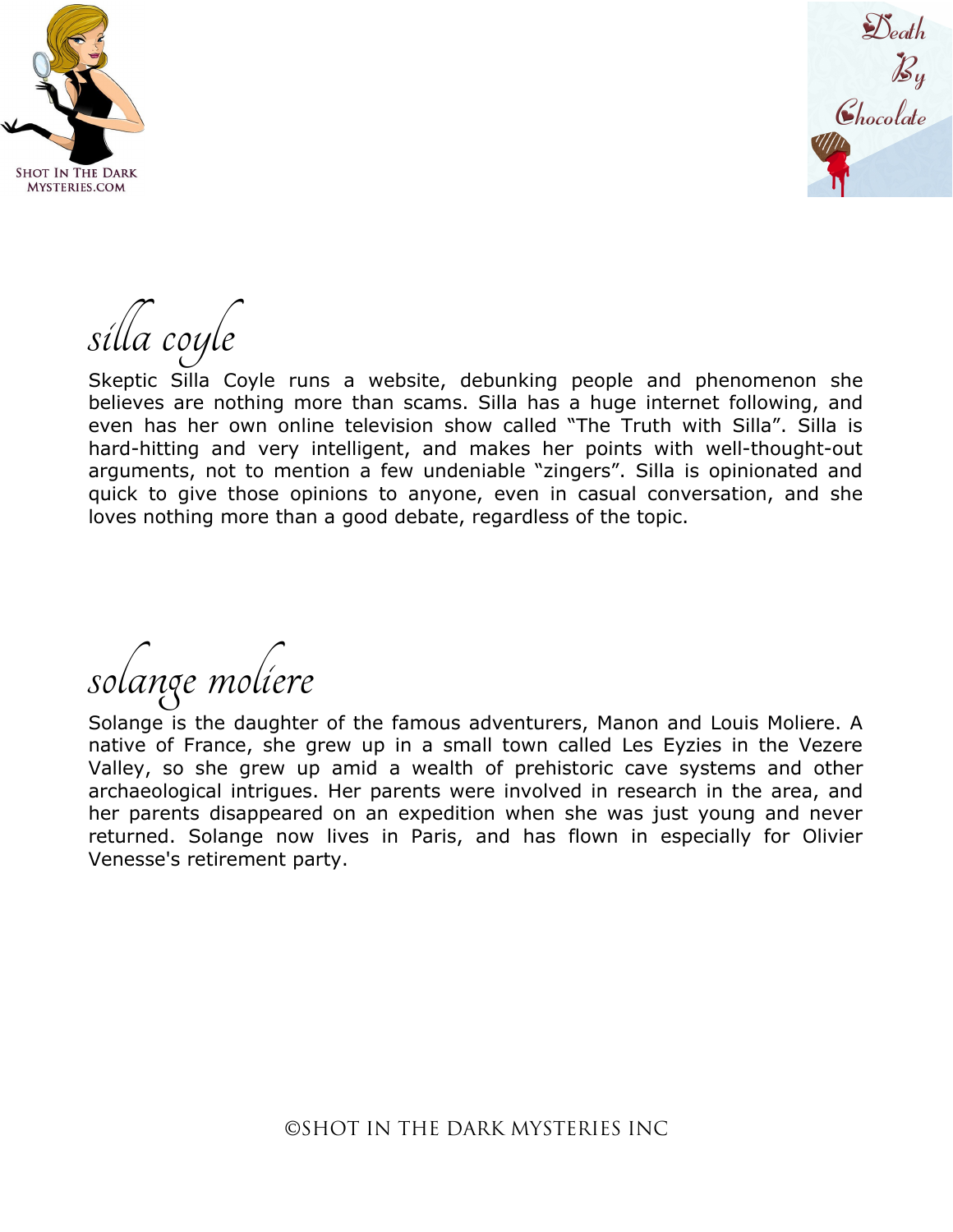



oscar díbh

Oscar Dibble is a professional – an executive in the airline industry. He has a large career, a large bank account and an ego bigger than both. Oscar is condescending, especially when he thinks he's being funny, and genuinely thinks he is smarter than everyone else in any room. And while he believes that he is well-liked and respected, more often than not, those around him are enduring his company, not enjoying it. Oscar is loud and boisterous and has a penchant for slapping people on the back and calling them things like "Sport", "Pal", and "Honey".

## laurent vincent

Laurent is Gizele Venesse's personal assistant and he travels with her everywhere she goes. While he is Gizele's assistant, however, Laurent is technically employed by the victim, Olivier Venesse, and is a member of his support staff. Laurent is obedient and efficient, and because of him, Gizele is never without a beverage in her hand and is always on time for her appointments. Laurent generally keeps quiet unless Gizele asks him for something, in which case his conversation is limited to "Yes Ma'am" and "Thank You, Ma'am".